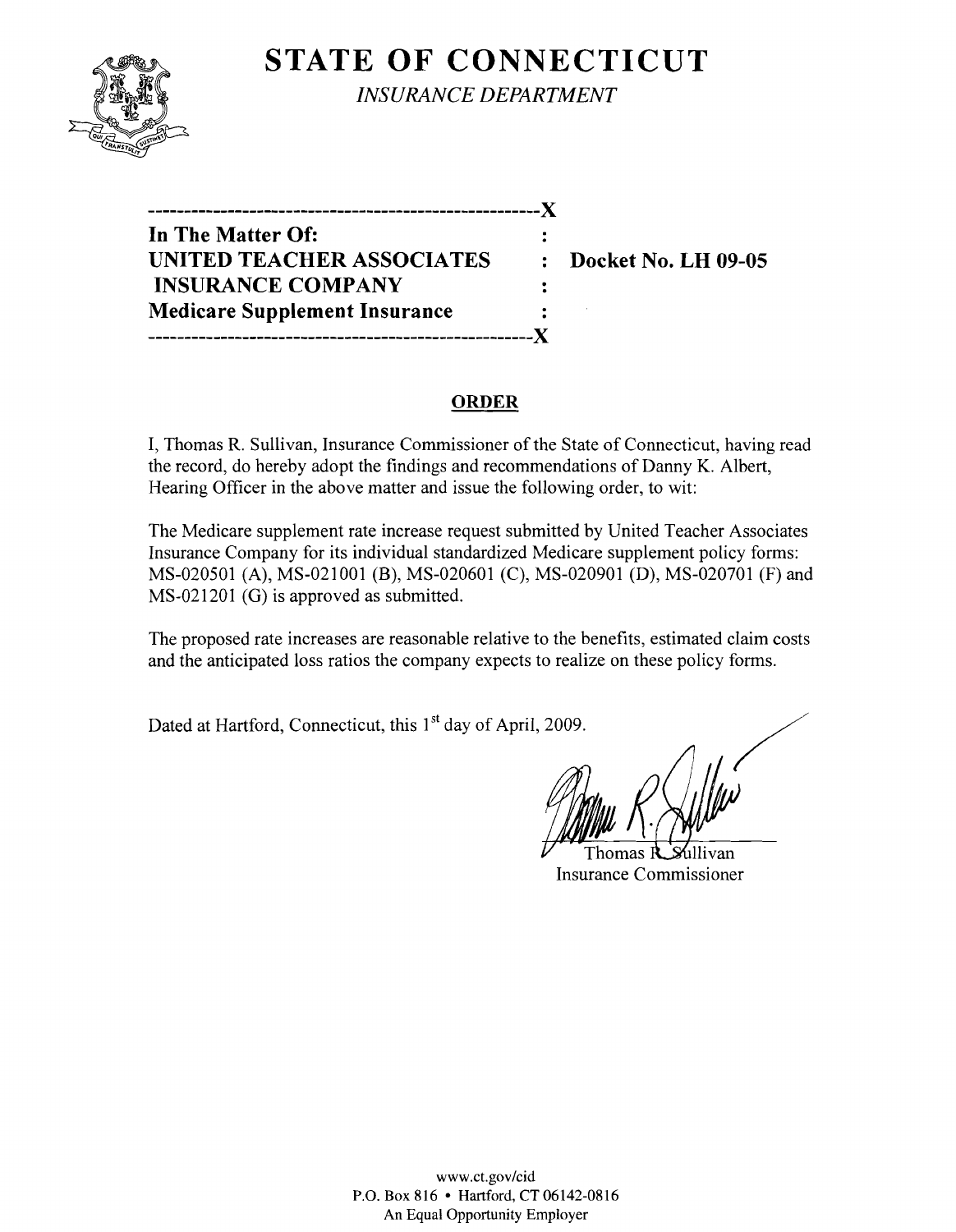# **STATE OF CONNECTICUT**



*INSURANCE DEPARTMENT* 

**In The Matter Of: UNITED TEACHER ASSOCIATES** : **Docket No. LH 09-05 INSURANCE COMPANY Medicare Supplement Insurance**  ..................................................... **X** 

# **PROPOSED FINAL DECISION**

 $\ddot{\cdot}$ 

## 1. **INTRODUCTION**

The Insurance Commissioner of the State of Connecticut is empowered to review rates charged for individual and group Medicare supplement policies sold to any resident of this State who is eligible for Medicare. The source for this regulatory authority is contained in Chapter 700c and Section 38a-495a of the Connecticut General Statutes.

After due notice a hearing was held at the Insurance Department in Hartford on March 19,2009 to consider whether or not the rate increase requested by United Teacher Associates Insurance Company on its individual standardized Medicare supplement business should be approved.

No one from the general public attended the hearing.

No Company representatives from United Teacher Associates Insurance Company attended the hearing.

The hearing was conducted in accordance with the requirements of Section 38a-474, Connecticut General Statutes, the Uniform Administrative Procedures Act, Chapter 54 of the Connecticut General Statutes, and the Insurance Department Rules of Practice, Section 38a-8-1 et seq. of the Regulations of Connecticut State Agencies.

A Medicare supplement (or Medigap) policy is a private health insurance policy sold on an individual or group basis which provides benefits that are additional to the benefits provided by Medicare. For many years Medicare supplement policies have been highly regulated under both state and federal law to protect the interests of persons eligible for Medicare who depend on these policies to provide additional coverage for the costs of health care.

Effective December 1,2005, Connecticut amended its program of standardized Medicare supplement policies in accordance with Section 38a-495a of the Connecticut General Statutes, and Sections 38a-495a-1 through 38a-495a-21 of the Regulations of Connecticut Agencies. This program, which conforms to federal requirements, provides that all insurers offering Medicare supplement policies for sale in the state must offer the basic "core" package of benefits known as Plan A. Insurers may also offer any one or more of eleven other plans (Plans B through L).

> www.ct.gov/cid P.O. Box 816 • Hartford, CT 06142-0816 An Equal Opportunity Employer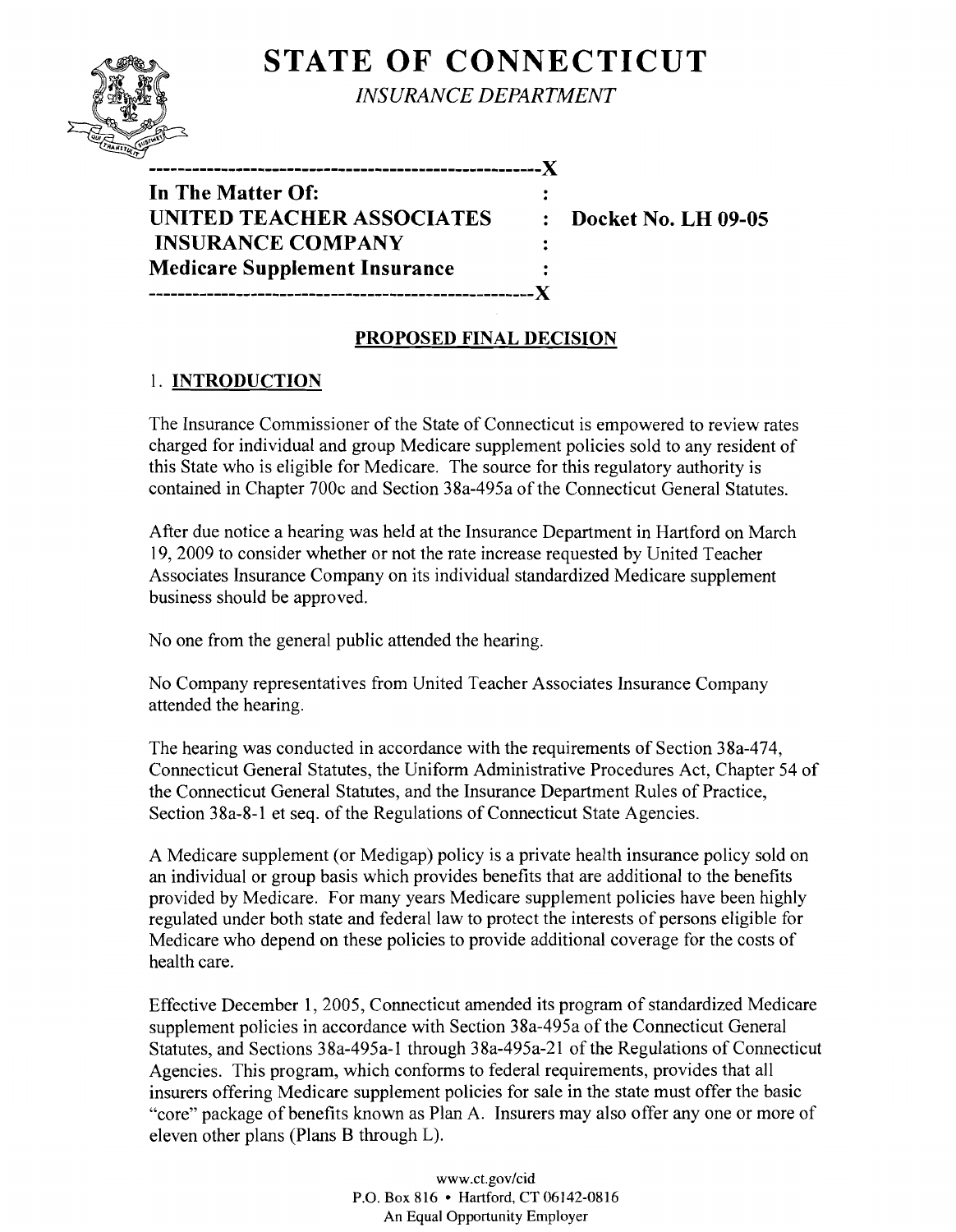Effective January 1,2006, in accordance with Section 38a-495c of the Connecticut General Statutes (as amended by Public Act 05-20) premiums for all Medicare supplement policies in the state must use community rating. Rates for Plans A through L must be computed without regard to age, gender, previous claims history or the medical condition of any person covered by a Medicare supplement policy or certificate.

The statute provides that coverage under Plan A through L may not be denied on the basis of age, gender, previous claims history or the medical condition of any covered person. Insurers may exclude benefits for losses incurred within six months from the effective date of coverage based on a pre-existing condition.

Effective October 1, 1998, carriers that offer Plan B or Plan C must make these plans as well as Plan A, available to all persons eligible for Medicare by reason of disability.

Insurers must also make the necessary arrangements to receive notice of all claims paid by Medicare for their insureds so that supplemental benefits can be computed and paid without requiring insureds to file claim forms for such benefits. This process of direct notice and automatic claims payment is commonly referred to as "piggybacking" or "crossover".

Sections 38a-495 and 38a-522 of the Connecticut General Statutes, and Section 38a-495a-10 of the Regulations of Connecticut Agencies, state that individual and group Medicare supplement policies must have anticipated loss ratios of 65% and 75%. respectively. Under Sections 38a-495-7 and 38a-495a-10 of the Regulations of Connecticut Agencies, filings for rate increases must demonstrate that actual and expected losses in relation to premiums meet these standards, and anticipated loss ratios for the entire future period for which the requested premiums are calculated to provide coverage must be expected to equal or exceed the appropriate loss ratio standard.

Section 38a-473 of the Connecticut General Statutes provides that no insurer may incorporate in its rates for Medicare supplement policies factors for expenses that exceed 150% of the average expense ratio for that insurer's entire written premium for all lines of health insurance for the previous calendar year.

# 11. **FINDING OF FACT**

After reviewing the exhibits entered into the record of this proceeding, and utilizing the experience, technical competence and specialized knowledge of the Insurance Department, the undersigned makes the following findings of fact:

### **III. RECOMMENDATION**

The undersigned recommends that the 16% rate increase be approved as submitted. This rate change is reasonable in relationship to the benefits, estimated claim costs and the anticipated loss ratios the company expects to realize on these policies in the future.

1. The United Teacher Associates Insurance Company has requested a rate increase of 14% on the following individual standardized policy forms: MS-020501 (A), MS-021001 (B), MS-020601 (C), MS-020901 (D), MS-020701 (F), and MS-021201 (G).